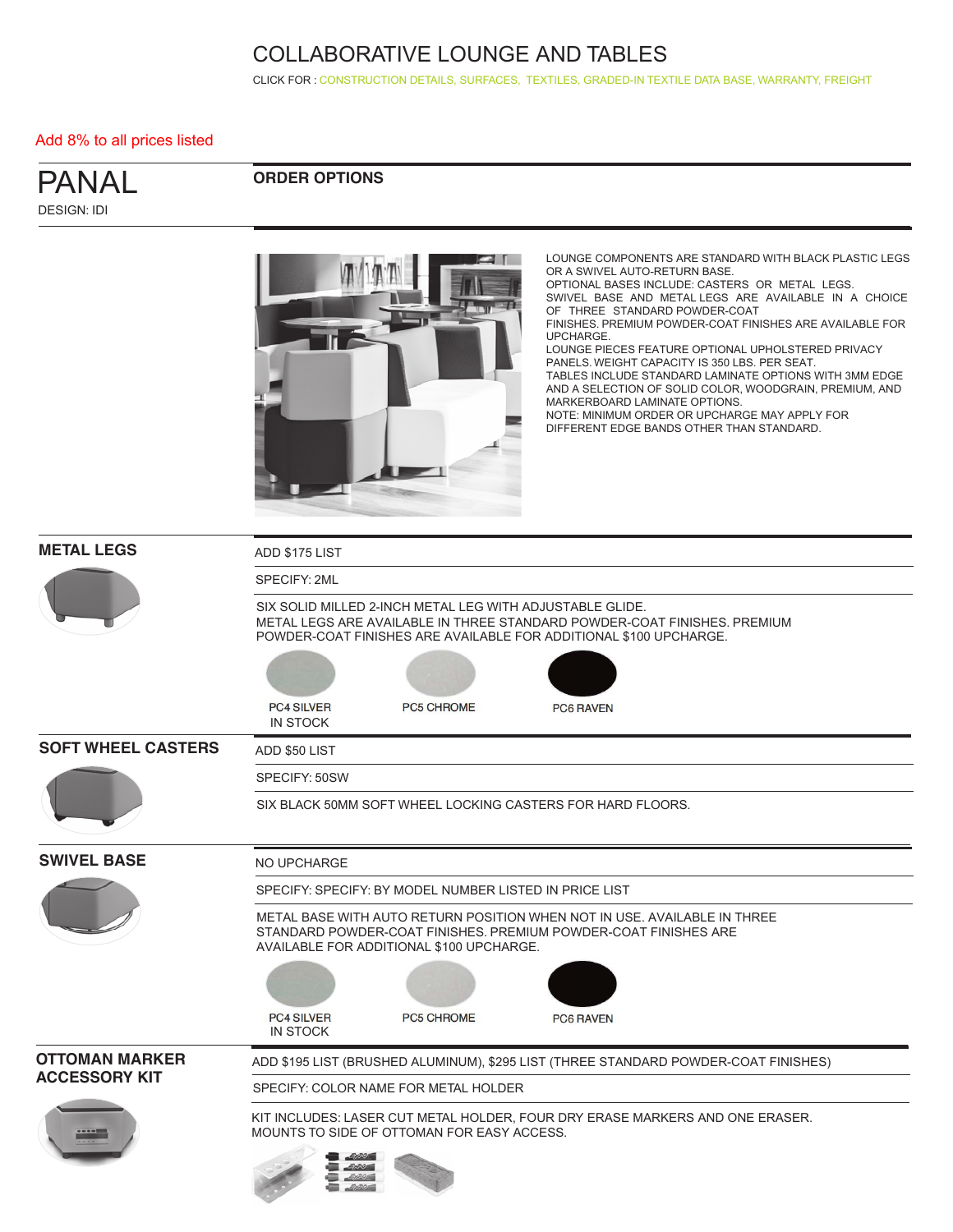CLICK FOR : [CONSTRUCTION DETAILS,](http://www.ekocontract.com/collaborative-seating/panal-collaborative) [SURFACES,](http://www.ekocontract.com/surfaces) [TEXTILES,](http://www.ekocontract.com/fabrics) [GRADED-IN TEXTILE DATA BASE,](http://www.ekocontract.com/resources/surface-materials/surface-materials-database) [WARRANTY, FREIGHT](http://www.ekocontract.com/files/resources/2015_EKO_Terms__Conditions.pdf)

LOUNGE COMPONENTS ARE STANDARD WITH BLACK PLASTIC LEGS OR A SWIVEL AUTO-RETURN BASE. OPTIONAL BASES INCLUDE: CASTERS OR METAL LEGS. THE SWIVEL BASE AND METAL LEGS ARE AVAILABLE IN A CHOICE OF THREE STANDARD POWDER-COAT FINISHES. PREMIUM POWDER-COAT FINISHES ARE AVAILABLE FOR UPCHARGE. LOUNGE PIECES FEATURE OPTIONAL UPHOLSTERED PRIVACY PANELS. WEIGHT CAPACITY IS 350 LBS. PER SEAT. TABLES INCLUDE SOLID COLOR, WOODGRAIN, PREMIUM, AND MARKERBOARD LAMINATE OPTIONS.

| PANAL                                   | <b>TEXTILE LIST PRICE</b>                                                              |         |                          |        |      |      |      |         |                |          |      |         |      |
|-----------------------------------------|----------------------------------------------------------------------------------------|---------|--------------------------|--------|------|------|------|---------|----------------|----------|------|---------|------|
|                                         |                                                                                        |         | $\overline{\phantom{0}}$ | $\sim$ | ຕ    | 4    | 5    | $\circ$ | $\overline{ }$ | $\infty$ | ග    | $\circ$ |      |
| <b>DESIGN: IDI</b>                      |                                                                                        | $\circ$ | σ                        | U      | σ    | O    | ය    | ত       | ত              | ග        | σ    | σ       | ৩    |
| 22001<br>LOUNGE WITH BLACK PLASTIC LEGS | 1223                                                                                   | N/A     | 1373                     | 1431   | 1481 | 1557 | 1635 | 1711    | 1788           | 1942     | 2095 | 2247    | 2401 |
|                                         | W 33.75 D 22.5 H 31.25 SH 17.25 (INCHES)<br>COM (YDS) 3.5 (SEAT ONLY 2.5, BACK ONLY 2) |         |                          |        |      |      |      |         |                |          |      |         |      |
|                                         | ORDER OPTIONS: METAL LEGS, CASTERS                                                     |         |                          |        |      |      |      |         |                |          |      |         |      |

| 22201<br>LOUNGE WITH METAL AUTO-RETURN | 1504                                   | N/A                                                                                    | 1659 | 1710 | 1753 | 1830 | 1907 | 1984 | 2062 | 2215 | 2367 | 2520 | 2673 |
|----------------------------------------|----------------------------------------|----------------------------------------------------------------------------------------|------|------|------|------|------|------|------|------|------|------|------|
| SWIVEL BASE                            |                                        | W 33.75 D 22.5 H 31.25 SH 17.25 (INCHES)<br>COM (YDS) 3.5 (SEAT ONLY 2.5, BACK ONLY 2) |      |      |      |      |      |      |      |      |      |      |      |
|                                        | ORDER OPTIONS: POWDER-COAT FINISH BASE |                                                                                        |      |      |      |      |      |      |      |      |      |      |      |

METAL BASE WITH AUTO-RETURN POSITION WHEN NOT IN USE.

#### **23011**

LOUNGE WITH HIGH PRIVACY PANEL AND BLACK PLASTIC LEGS

Add 8% to all prices listed

1774 N/A 2117 2239 2360 2523 2688 2846 3011 3340 3661 3989 4311 W 36 D 25.5 H 48.5 SH 17.25 (INCHES) COM (YDS) 3.5 (SEAT ONLY 2.5, BACK ONLY 2) COM PANEL 3.75 ORDER OPTIONS: METAL LEGS, CASTERS

48-INCH TALL UPHOLSTERED PRIVACY PANEL.



2055 N/A 2403 2516 2632 2796 2961 3120 3284 3612 3934 4261 4585 **23211** LOUNGE WITH HIGH PRIVACY PANEL AND METAL AUTO-RETURN SWIVEL BASE W 36 D 25.5 H 48.5 SH 17.25 (INCHES) COM (YDS) 3.5 (SEAT ONLY 2.5, BACK ONLY 2) COM PANEL 3.75 LASER-CUT METAL BASE WITH AUTO-RETURN POSITION WHEN NOT IN USE. 48-INCH TALL UPHOLSTERED PRIVACY PANEL. ORDER OPTIONS: POWDER-COAT FINISH BASE

### **22002** LOVESEAT WITH BLACK PLASTIC LEGS

| UUZ                            | 2010 | N/A | 2289 | 2373 | 2455                                     | 2586 | 2718 | 2843 | 2973 | 3244 | 3492 | 3755                                            | 4013 |
|--------------------------------|------|-----|------|------|------------------------------------------|------|------|------|------|------|------|-------------------------------------------------|------|
| /ESEAT WITH BLACK PLASTIC LEGS |      |     |      |      | W 55.75 D 23.5 H 31.25 SH 17.25 (INCHES) |      |      |      |      |      |      | COM (YDS) 5.25 (SEAT ONLY 3.25, BACK ONLY 2.25) |      |
|                                |      |     |      |      | ORDER OPTIONS: METAL LEGS, CASTERS       |      |      |      |      |      |      |                                                 |      |
|                                |      |     |      |      |                                          |      |      |      |      |      |      |                                                 |      |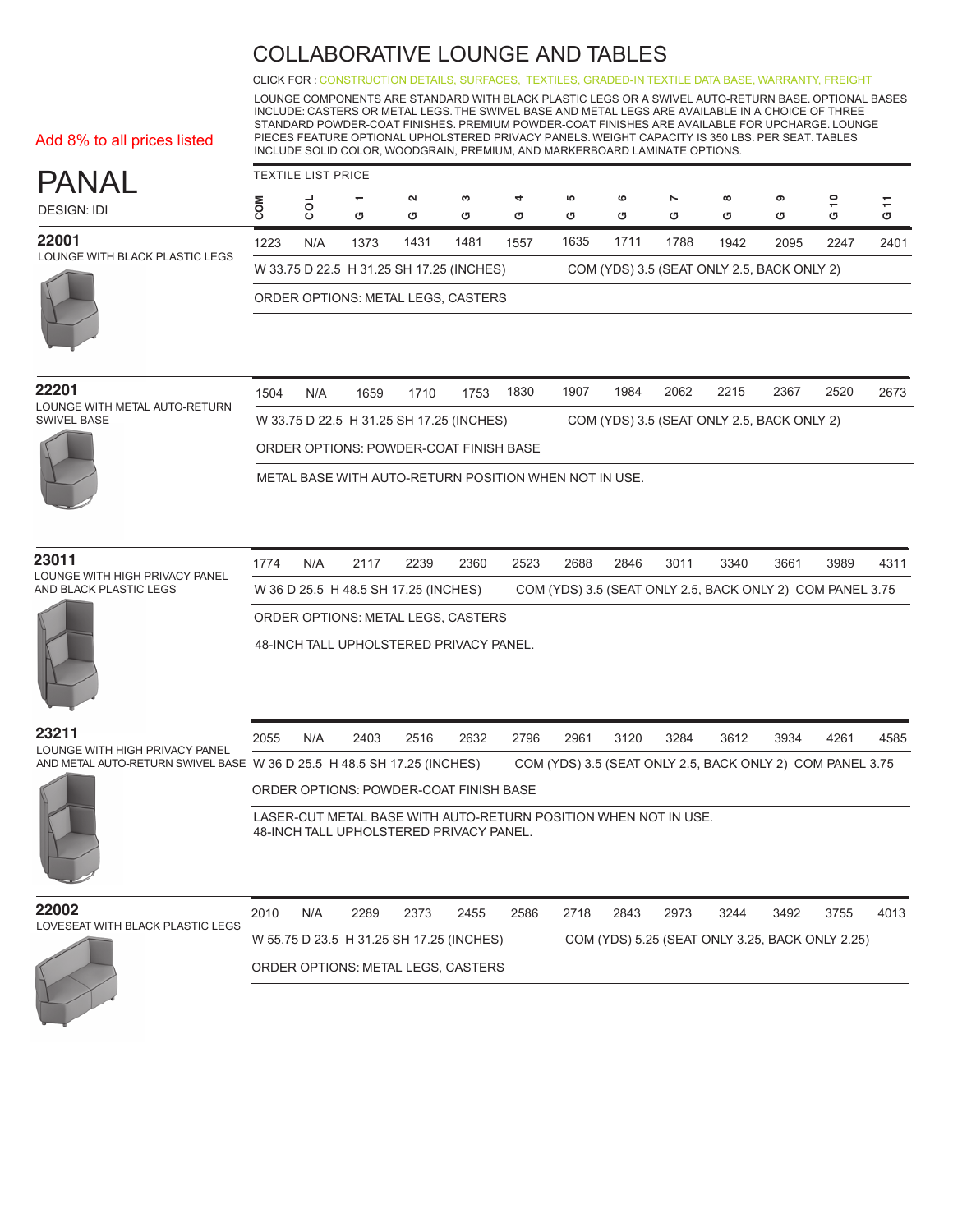CLICK FOR : [CONSTRUCTION DETAILS,](http://www.ekocontract.com/collaborative-seating/panal-collaborative) [SURFACES,](http://www.ekocontract.com/surfaces) [TEXTILES,](http://www.ekocontract.com/fabrics) [GRADED-IN TEXTILE DATA BASE,](http://www.ekocontract.com/resources/surface-materials/surface-materials-database) [WARRANTY, FREIGHT](http://www.ekocontract.com/files/resources/2015_EKO_Terms__Conditions.pdf)

LOUNGE COMPONENTS ARE STANDARD WITH BLACK PLASTIC LEGS OR A SWIVEL AUTO-RETURN BASE. OPTIONAL BASES INCLUDE: CASTERS OR METAL LEGS. THE SWIVEL BASE AND METAL LEGS ARE AVAILABLE IN A CHOICE OF THREE STANDARD POWDER-COAT FINISHES. PREMIUM POWDER-COAT FINISHES ARE AVAILABLE FOR UPCHARGE. LOUNGE PIECES FEATURE OPTIONAL UPHOLSTERED PRIVACY PANELS. WEIGHT CAPACITY IS 350 LBS. PER SEAT. TABLES INCLUDE SOLID COLOR, WOODGRAIN, PREMIUM, AND MARKERBOARD LAMINATE OPTIONS.

|  |  |  |  | Add 8% to all prices listed |  |  |
|--|--|--|--|-----------------------------|--|--|
|--|--|--|--|-----------------------------|--|--|

| PANAI                                                               | <b>TEXTILE LIST PRICE</b> |     |                               |             |                                         |        |        |        |                                                              |               |        |        |      |
|---------------------------------------------------------------------|---------------------------|-----|-------------------------------|-------------|-----------------------------------------|--------|--------|--------|--------------------------------------------------------------|---------------|--------|--------|------|
| <b>DESIGN: IDI</b>                                                  |                           |     | $\overline{\phantom{0}}$<br>ග | $\sim$<br>ত | ∾<br>σ                                  | 4<br>৩ | 5<br>σ | ဖ<br>σ | N<br>σ                                                       | $\infty$<br>৩ | ග<br>৩ | ₽<br>৩ | σ    |
| 23012<br>LOVESEAT WITH HIGH PRIVACY PANEL<br>AND BLACK PLASTIC LEGS | 2886                      | N/A | 3393                          | 3553        | 3714                                    | 3952   | 4186   | 4415   | 4649                                                         | 5127          | 5577   | 6047   | 6514 |
|                                                                     |                           |     |                               |             | W 58.25 D 25.5 H 48.5 SH 17.25 (INCHES) |        |        |        | COM (YDS) 5.25 (SEAT ONLY 3.25, BACK ONLY 2.25 COM PANEL 4.5 |               |        |        |      |
|                                                                     |                           |     |                               |             | ORDER OPTIONS METAL LEGS CASTERS        |        |        |        |                                                              |               |        |        |      |



| ORDER OPTIONS: METAL LEGS, CASTERS      |
|-----------------------------------------|
| 48-INCH TALL UPHOLSTERED PRIVACY PANEL. |
|                                         |
|                                         |

| 22004 | 448 |  |  |  |  | N/A 475 533 555 588 621 654 687 753 819 884 951 |  |  |
|-------|-----|--|--|--|--|-------------------------------------------------|--|--|
|       |     |  |  |  |  |                                                 |  |  |

FULLY UPHOLSTERED OTTOMAN WITH BLACK PLASTIC LEGS



| TULLET UFTIVESTENED OTTOMAN<br><b>WITH BLACK PLASTIC LEGS</b>               |                                                                                                                                                                 |                                             | W 23 D 17 H 15.75 (INCHES) |      |                                                              |      |      | <b>COM (YDS) 1.5</b> |      |                                                                                         |      |      |      |
|-----------------------------------------------------------------------------|-----------------------------------------------------------------------------------------------------------------------------------------------------------------|---------------------------------------------|----------------------------|------|--------------------------------------------------------------|------|------|----------------------|------|-----------------------------------------------------------------------------------------|------|------|------|
|                                                                             |                                                                                                                                                                 |                                             |                            |      | ORDER OPTIONS: METAL LEGS, CASTERS                           |      |      |                      |      |                                                                                         |      |      |      |
|                                                                             |                                                                                                                                                                 |                                             |                            |      |                                                              |      |      |                      |      |                                                                                         |      |      |      |
| 22005<br><b>LAMINATE TOP UPHOLSTERED</b><br>OTTOMAN WITH BLACK PLASTIC LEGS | 673                                                                                                                                                             | N/A                                         | 742                        | 756  | 774                                                          | 807  | 840  | 872                  | 905  | 971                                                                                     | 1038 | 1102 | 1169 |
|                                                                             |                                                                                                                                                                 | COM (YDS) 1.25<br>W 23 D 17 H 14.5 (INCHES) |                            |      |                                                              |      |      |                      |      |                                                                                         |      |      |      |
|                                                                             | ORDER OPTIONS: WHITE OR BLACK MARKERBOARD LAMINATE TOP, MARKER ACCESSORY KIT,<br>METAL LEGS, CASTERS                                                            |                                             |                            |      |                                                              |      |      |                      |      |                                                                                         |      |      |      |
|                                                                             |                                                                                                                                                                 |                                             |                            |      | STANDARD ONLINE EKO LAMINATES ALSO AVAILABLE, ALL GRADES \$0 |      |      |                      |      | STANDARD WITH WHITE OR BLACK MARKERBOARD LAMINATE TOP WITH MATCHING LAMINATE SELF EDGE. |      |      |      |
| 22005/FMPO                                                                  | 1396                                                                                                                                                            | N/A                                         | 1450                       | 1484 | 1517                                                         | 1550 | 1582 | 1614                 | 1647 | 1713                                                                                    | 1780 | 1845 | 2018 |
| <b>LAMINATE TOP UPHOLSTERED</b><br>OTTOMAN WITH POWER/DATA CENTER           |                                                                                                                                                                 |                                             | W 23 D 17 H 14.5 (INCHES)  |      |                                                              |      |      | COM (YDS) 1.25       |      |                                                                                         |      |      |      |
| AND BLACK PLASTIC LEGS                                                      | ORDER OPTIONS: WHITE OR BLACK MARKERBOARD LAMINATE TOP, MARKER ACCESSORY KIT,<br>POWER/DATA CENTER: GLOSS WHITE (GWT) OR GLOSS BLACK (GBK), METAL LEGS, CASTERS |                                             |                            |      |                                                              |      |      |                      |      |                                                                                         |      |      |      |

STANDARD WITH WHITE OR BLACK MARKERBOARD LAMINATE TOP WITH MATCHING LAMINATE SELF EDGE. STANDARD ONLINE EKO LAMINATES ALSO AVAILABLE, ALL GRADES \$0 SPECIFY POWER/DATA CENTER COLOR.